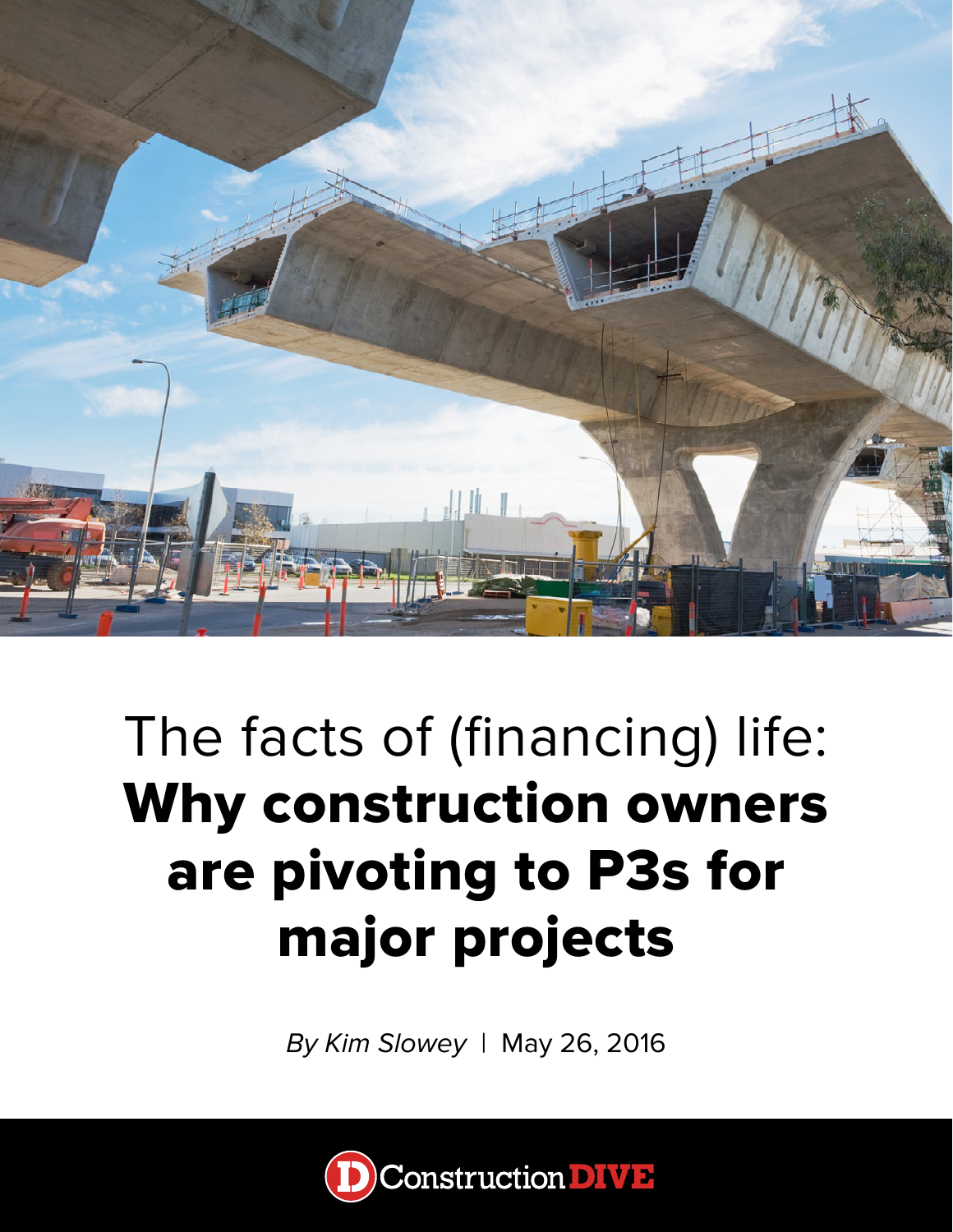

hether it's a \$2.3 billion overhaul of a piece of Florida highway or a new \$513 million civic center in California, a construction project can be extremely expensive. Typically, neither private nor public owners are able to cough up that much cash for the relatively short duration of a construction project. Even if they do have the funds available, they often don't want to tie it up with just one project.

Traditionally, public entities will fund their large infrastructure projects with revenue bonds — municipal bonds issued to finance a particular project and then repaid with the revenue the completed project generates, according to William Eliopoulos, a partner with **[Rutan & Tucker LLP](http://www.rutan.com/)** in California.

State or federal funding — or maybe a mix of the two if Congress decides to fund a state project — is also a standard vehicle. The owners or developers of private construction projects, however, are on their own when it comes to financing, so they'll almost always take out a construction loan to fund a sizeable project if they don't take on equity partners to help fund the deal and to share in the eventual profits.

These are all common, straightforward ways to move forward on either a one-off project or multiple endeavors without dipping into cash reserves. And while public and private funding methods have typically occupied their own sides of the construction financing realm, the two sectors are starting to develop new financing solutions in the middle ground of **[public-private](http://www.constructiondive.com/news/p3s-a-growing-alternative-with-potential-to-capitalize-on-privatized-inno/416190/)  [partnerships](http://www.constructiondive.com/news/p3s-a-growing-alternative-with-potential-to-capitalize-on-privatized-inno/416190/)** (P3s).

#### **An example of P3 financing**

A P3 relationship typically involves a public entity, be it a state agency or a local municipality, deciding to undertake a significant public works project like a toll bridge. The entity either doesn't have the money to fund the project up front, or it possibly has an upcoming program of several projects planned and doesn't want to use all of its cash on one bridge.

Therefore, the entity obtains the legislative approval it needs to enter into a contract with a private company or consortium of companies that will design and construct the bridge and then operate and maintain it for years. The entity kicks in an upfront dollar amount to help with the design and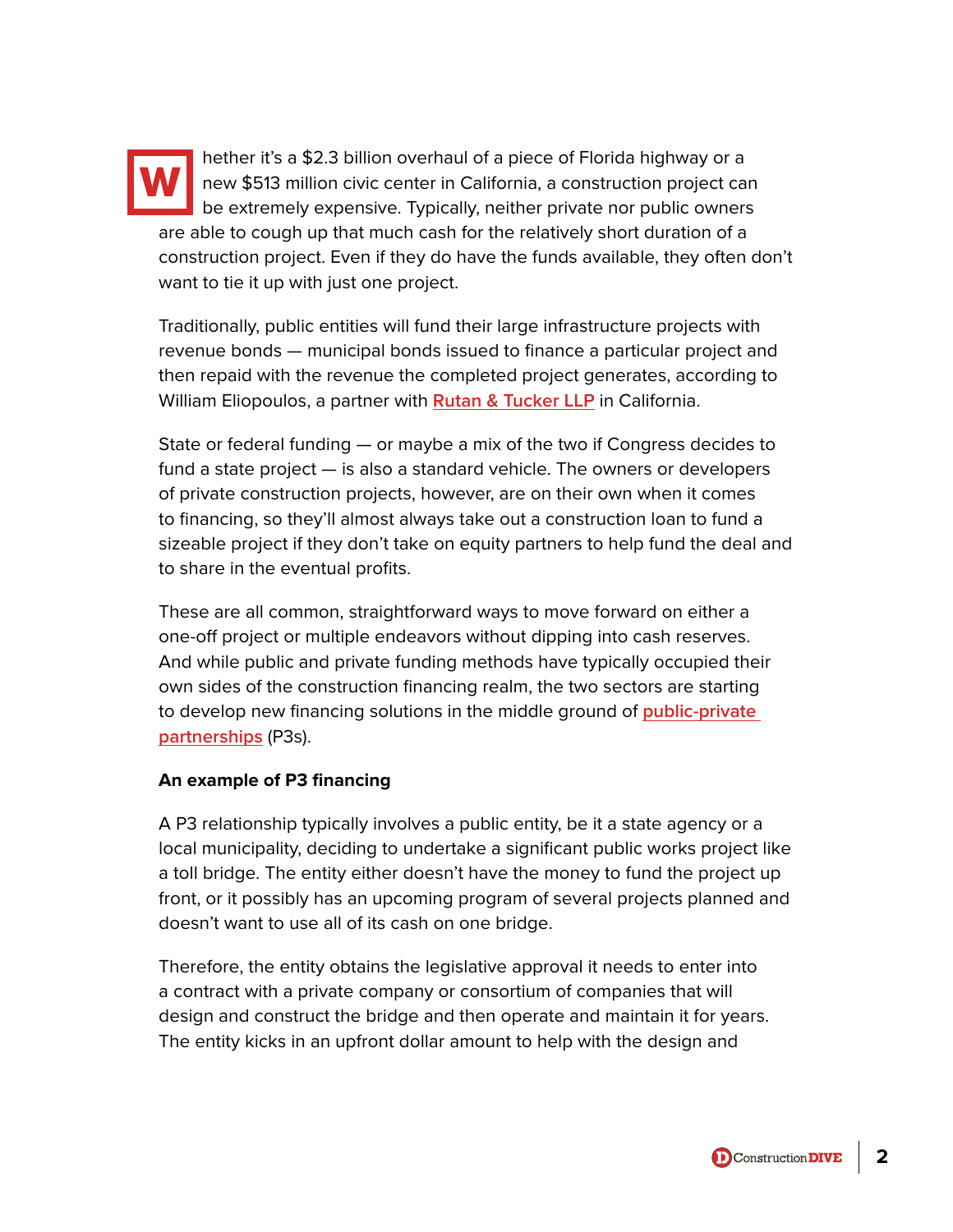construction, then makes some milestone payments along the way. In the meantime, the consortium is funding the lion's share of the project. When the construction of the bridge is complete, the consortium then starts the decades-long operations and maintenance portion of the contract.

### Once you've seen one P3, you've seen one P3.

**Lee Weintraub,** *shareholder at Becker & Poliakoff*

Up until this point, the consortium has yet to realize any profit from the deal. But now that the toll bridge is operational, that's where the payoff begins. As specified in the contract, the entity begins making payments to the consortium for bridge operations and upkeep, and the consortium gets to take home all or a portion of tolls collected on the bridge for the term of its contract. **Once**<br> **Seen**<br>
Lee Weint<br>
Up until this poi<br>
But now that the<br>
As specified in the consortium for l

While financing details for P3s can be complex, Eliopoulos said, both the public and private sides can still use the traditional methods of bond issues, construction loans or equity financing to meet their financial responsibilities on the project.

#### **Alternative financing options on the rise**

The P3 model has taken off and become more widely utilized over the last several years. "My work has picked up tremendously, and there are P3 conferences that draw 1,000 people," said Lee Weintraub, shareholder at **[Becker & Poliakoff](http://www.becker-poliakoff.com/)** and chair of the firm's P3 group. When executed correctly, the P3 is typically a win-win for both the public and private sides, he said. While the example of the toll bridge might be one possible arrangement, Weintraub said one of his favorite adages about P3s is, "once you've seen one P3, you've seen one P3."

For example, in the aforementioned bridge scenario, although the consortium would benefit from higher-than-expected traffic over the bridge, it also assumes the risk of lower-than-anticipated traffic. Weintraub said this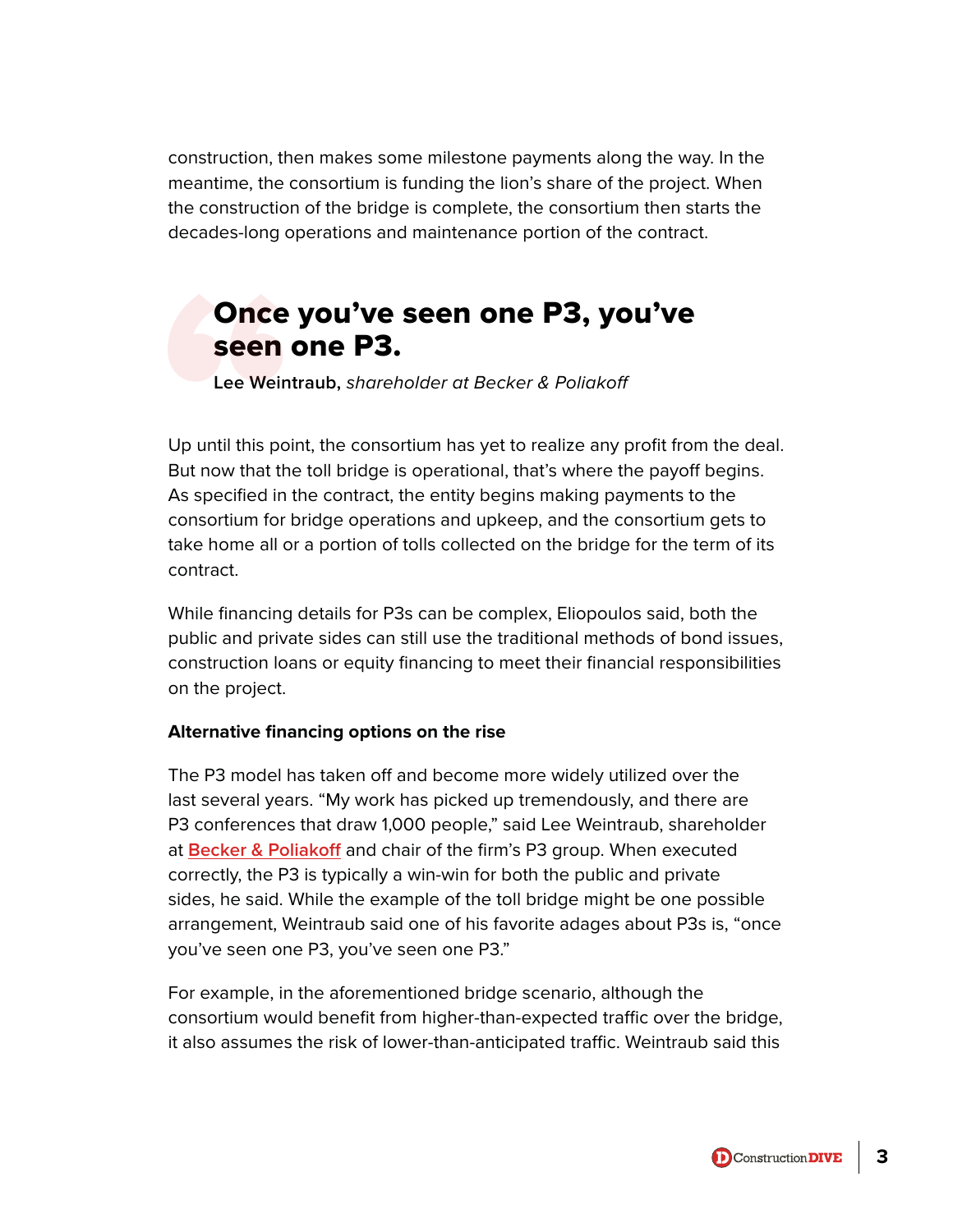risk transfer is one of the reasons P3s are so popular. However, in Florida, a Skanska USA-led joint venture is **[upgrading 21 miles](http://www.constructiondive.com/news/florida-names-skanska-led-team-for-23b-highway-project/254864/)** of Interstate 4, but the Florida Department of Transportation decided to assume the risk of usership volume and will simply make scheduled payments to the joint venture during the operations and maintenance period, Weintraub said. This is just one instance of how varied a P3 deal be.

In addition to that risk transfer element, the ability to leverage cash into more projects or simply reduce cash outlays in the midst of a tight budgetary cycle is a P3 benefit for the public entity. Eliopoulos said his firm represents one of the design-build partners on the **[Long Beach Civic Center](http://www.constructiondive.com/news/long-beach-ca-finalizes-p3-financing-for-513m-civic-center/418077/)** project. Because the consortium is shouldering most of the financing burden — and due to the fact that the new buildings will require less maintenance and incorporate cost-saving features — Long Beach's regular payments to the consortium are comparable to what the city is already paying to maintain the existing outdated facility.

# **For la<br>
an int<br>
agenor<br>
William El<br>
Opportunities ar<br>
Eliopoulos said h** For larger public projects, there's an interest in P3s among the public agencies.

**William Eliopoulos,** *a partner with Rutan & Tucker LLP*

#### **Opportunities and obstacles to broader use**

Eliopoulos said he thinks that when public entities need to "spread their funding out," as in the case of Long Beach, P3s will become increasingly popular. "For larger public projects, there's an interest in P3s among the public agencies," he said. However, Eliopoulos added that public entities need to learn how to execute (P3s) … and in some cases, they need special enabling legislation and increased cooperation with the government to bring down P3 financing costs.

Weintraub said yet another example of a potential financing setup for a P3 is a model with a nonprofit angle that universities have been using to tackle